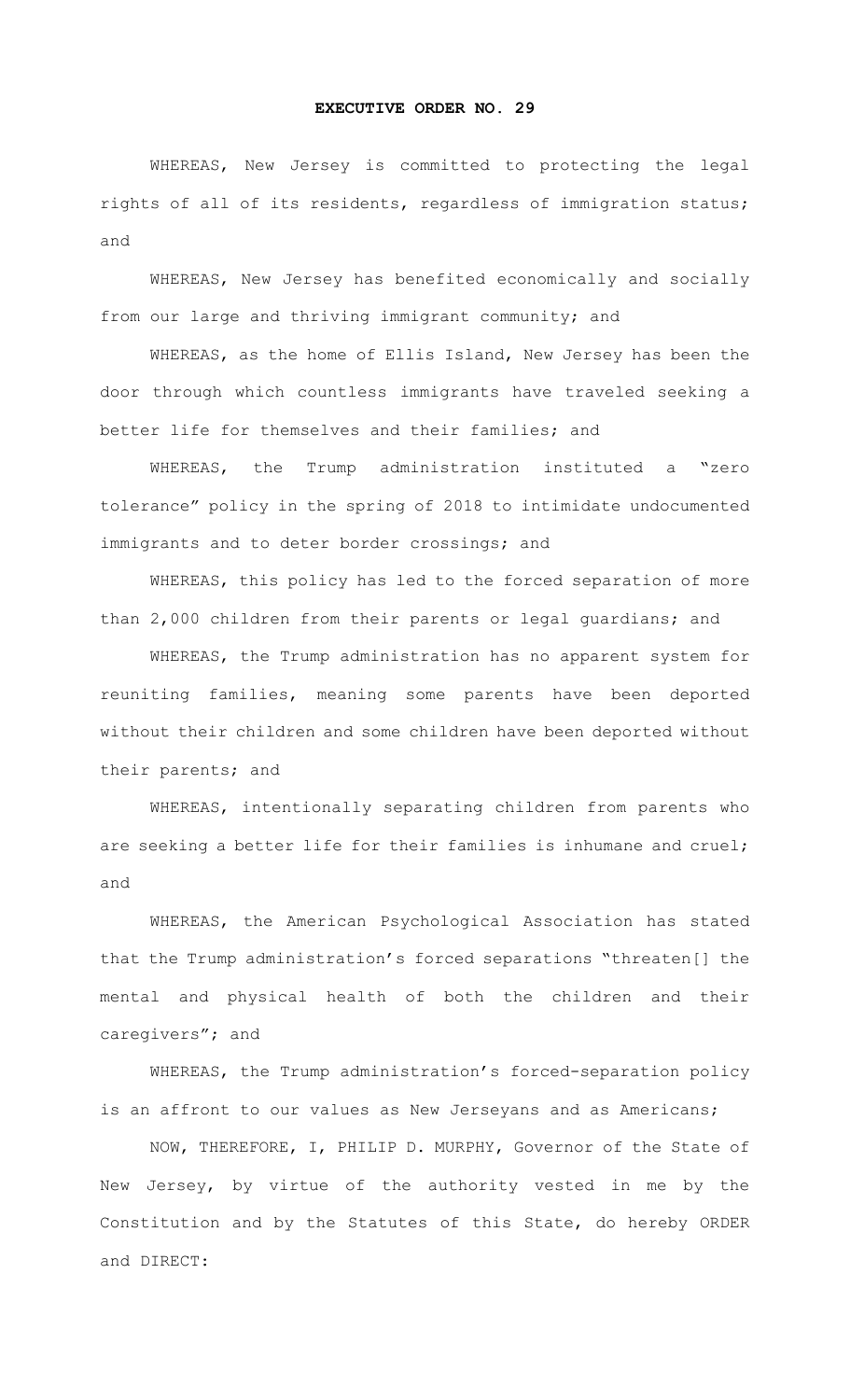1. No State entity may use any state resources, including but not limited to monies, equipment, or personnel, for the purpose of separating any child from his or her parent or legal guardian on the sole ground that such child, parent, or legal guardian is present in the United States in violation of federal immigration laws.

a. Examples of circumstances where this provision would not apply include the following:

i. A State court, authorized under State law, determines that it is in the best interests of the child to be removed from his or her parent or legal guardian, or makes any similar determination that is legally authorized under State law;

ii. An authorized individual, including, but not limited to, a law enforcement officer or designated employee of Probation or Child Protection and Permanency, makes a determination that the child's life, safety or health is in imminent danger and the child must be removed from his or her parent or legal guardian pursuant to N.J.S.A. 9:6-8.29; or

iii. Law enforcement officials have probable cause to believe that the child is a victim, or is at significant risk of becoming a victim, of human trafficking as defined in N.J.S.A. 2C:13-8, or is a danger to themselves or others.

2. For purposes of this Order, "State entity" shall mean any of the principal departments in the Executive Branch of State government and any agency, authority, board, bureau, commission, division, institution, office, or other instrumentality within or created by any such department, and any independent State authority, commission, instrumentality, or agency over which the Governor exercises executive authority, as determined by the Attorney General.

2